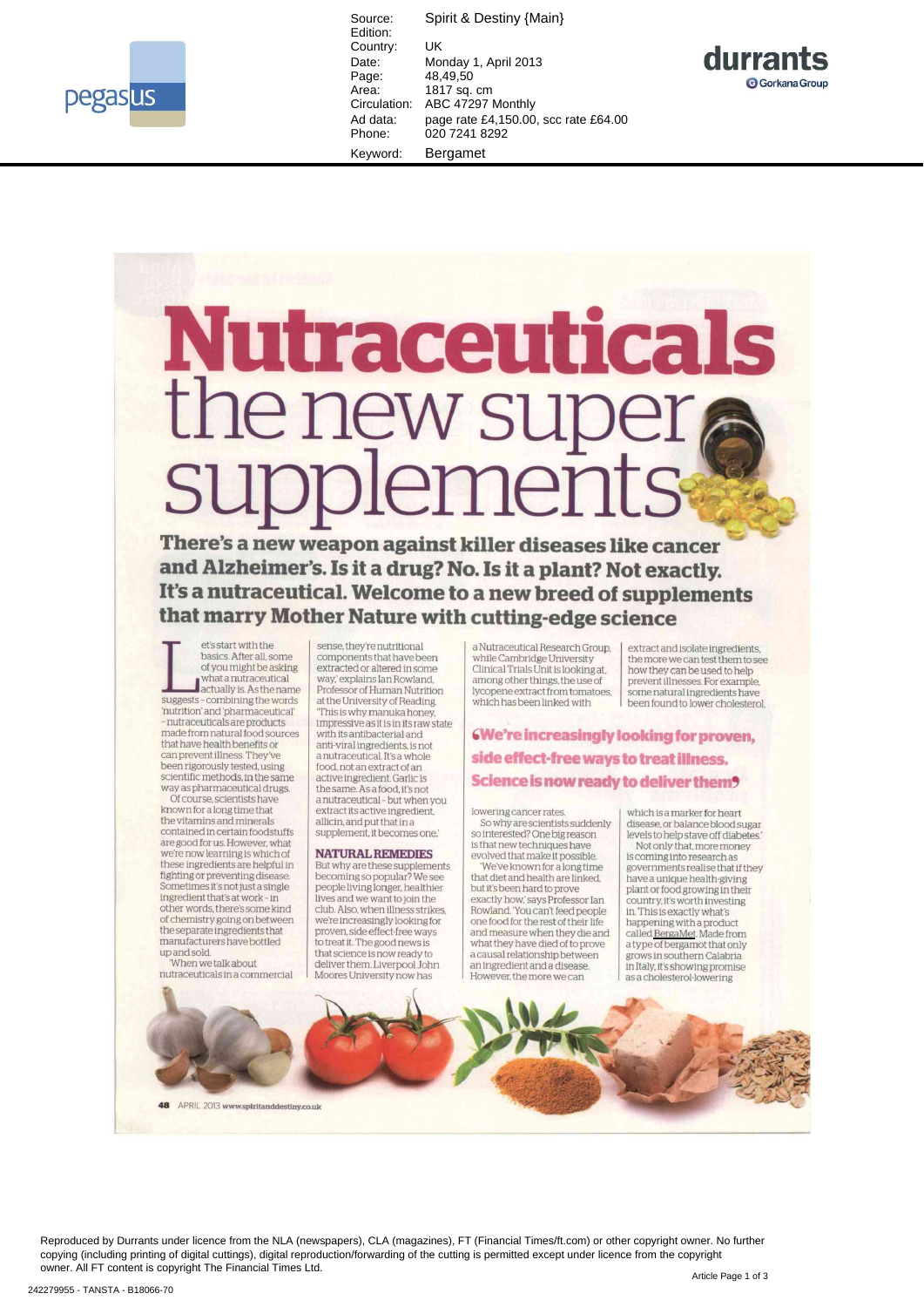

Source: Spirit & Destiny {Main} Edition: Country: UK<br>Date: Mo Date: Monday 1, April 2013<br>Page: 48,49,50 рањ.<br>Page: 48,49,50<br>Area: 1817 sq. Area: 1817 sq. cm<br>Circulation: ABC 47297 I ABC 47297 Monthly Ad data: page rate £4,150.00, scc rate £64.00 Phone: 020 7241 8292 Keyword: Bergamet





Reproduced by Durrants under licence from the NLA (newspapers), CLA (magazines), FT (Financial Times/ft.com) or other copyright owner. No further copying (including printing of digital cuttings), digital reproduction/forwarding of the cutting is permitted except under licence from the copyright owner. All FT content is copyright The Financial Times Ltd.